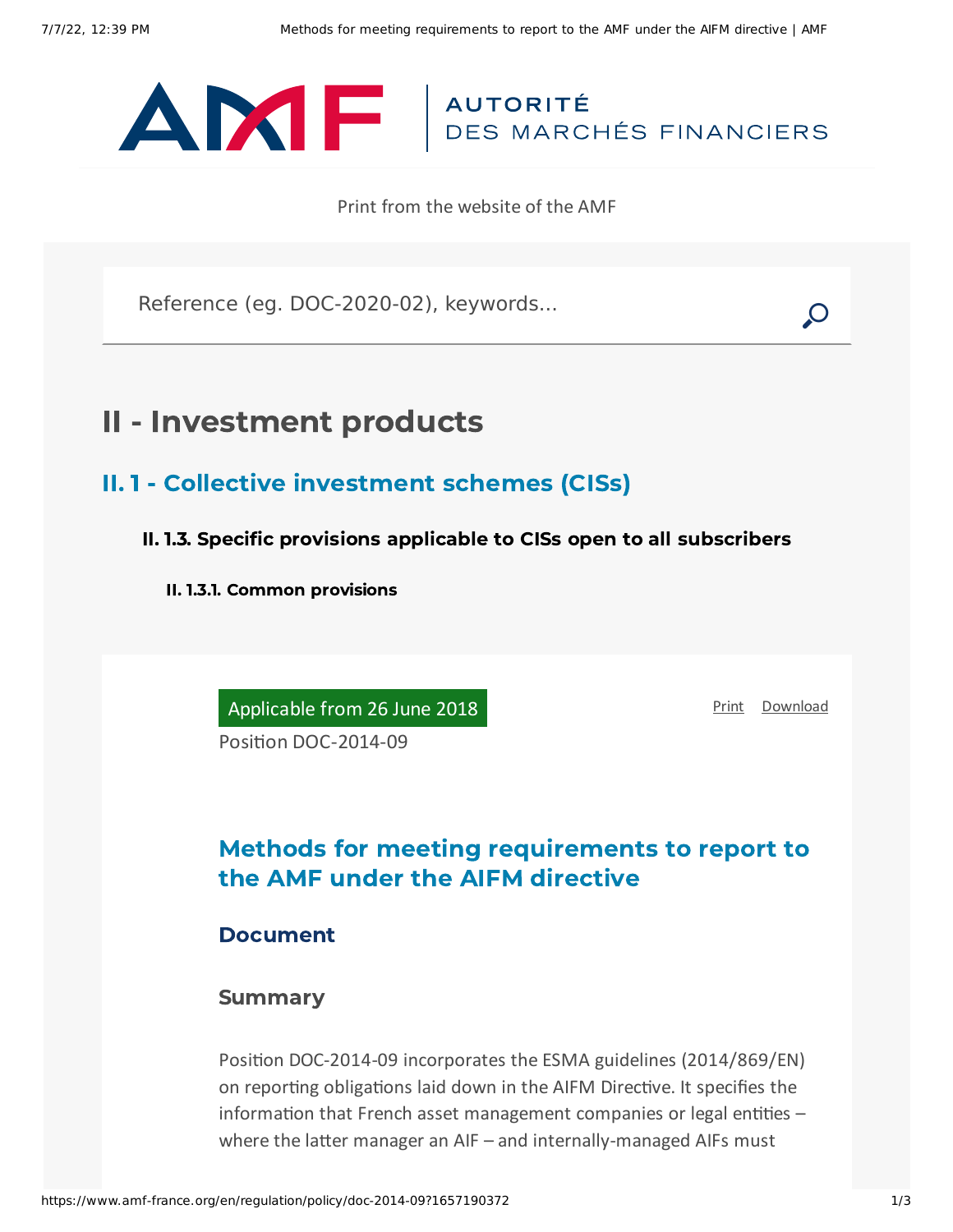7/7/22, 12:39 PM Methods for meeting requirements to report to the AMF under the AIFM directive | AMF report to the AMF, when they must report it, and the procedures to be followed when switching from one reporting requirement to another.

**[Download](https://www.amf-france.org/sites/default/files/private/2020-11/20180626-methods-for-meeting-requirements-to-report-to-the-amf-under-the-aifm-directive-.pdf) policy**

#### **Reference texts**

 $\blacktriangleright$  Article 110 of [Regulation](https://eur-lex.europa.eu/legal-content/EN/TXT/PDF/?uri=CELEX:32013R0231&from=EN) (EU) No. 231/2013  $\heartsuit$ 

Article [L.214-24\(III\)\(3\)](https://www.legifrance.gouv.fr/affichCodeArticle.do?idArticle=LEGIARTI000027786948&cidTexte=LEGITEXT000006072026&dateTexte=20140922&oldAction=rechCodeArticle&fastReqId=1835757192&nbResultRech=1) of the Monetary and Financial Code (in french **∆** only) ぴ

Article [L.214-24-20](https://www.legifrance.gouv.fr/affichCodeArticle.do?idArticle=LEGIARTI000027764251&cidTexte=LEGITEXT000006072026&dateTexte=20140922&oldAction=rechCodeArticle&fastReqId=1520157032&nbResultRech=1) of the Monetary and Financial Code (in french **⊇** only) <mark>ピ</mark>

 $\blacktriangleright$  Articles 321-167 and 421-36(I) of the General [Regulation](https://www.amf-france.org/eli/fr/aai/amf/rg/20180103/notes/en.pdf)  $\blacktriangleright$ 

### Archives

From 23 September 2014 to 25 June 2018 | Position [DOC-2014-09](#page-1-0)  $\vee$ 

**Methods for meeting requirements to report to the AMF under the AIFM directive**

<span id="page-1-0"></span>This page is not available in English

**[Download](https://www.amf-france.org/sites/default/files/pdf/62894/en/Methods_for_meeting_requirements_to_report_to_the_AMF_under_the_AIFM_directive.pdf?1657190374?1657190374) policy**